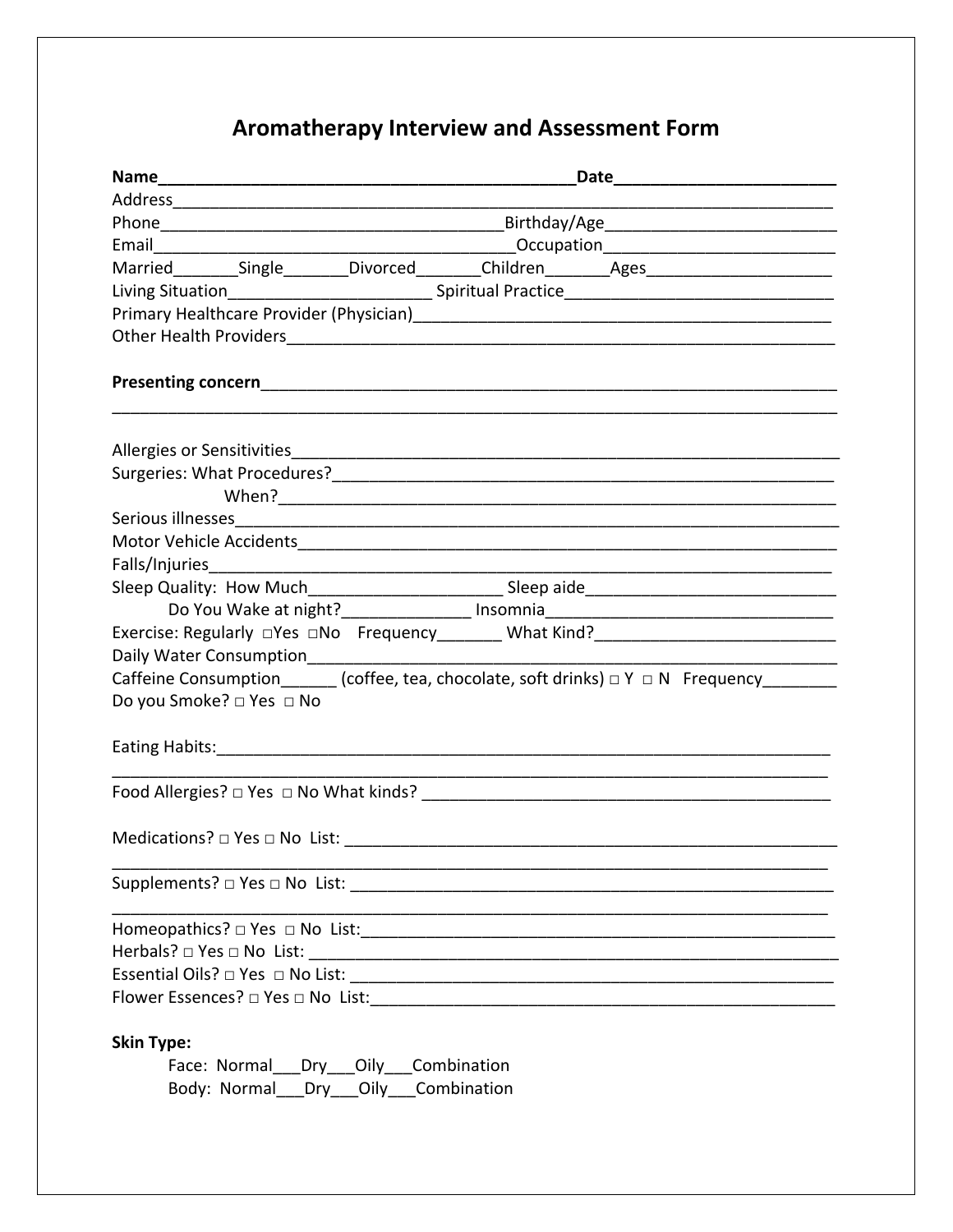| <b>Check All That Apply Past or Present:</b><br>Heart disease Gall Bladder Hepatitis Kidney Thyroid Nerves                                                                                                                                   |
|----------------------------------------------------------------------------------------------------------------------------------------------------------------------------------------------------------------------------------------------|
| Stomach_______ Pancreas_______ Colon_____ Lungs_______ Back and joints_______ Reproductive                                                                                                                                                   |
| system______ Hormonal system______ Bones______ Muscles______                                                                                                                                                                                 |
|                                                                                                                                                                                                                                              |
| Have You Ever Had:                                                                                                                                                                                                                           |
|                                                                                                                                                                                                                                              |
| Do You Presently Have:<br>Skin Issues: Eczema/Dermatitis Acne Scars Dandruff Psoriasis                                                                                                                                                       |
| Hair loss __ Herpes Simplex ___ Athlete's Foot _____ Warts _____                                                                                                                                                                             |
| Digestion Issues: Heartburn ____ Indigestion _____ Bloating Gas _____ Diarrhea<br>Constipation_____ Nausea_____ Vomiting_____ Mouth Sores_____ Colitis______ Irritable<br>Bowel______                                                        |
| Circulation Problems: Heart Palpitations Tightness in Chest Low Blood Pressure<br>High Blood Pressure ______ Fluid Retention ______ Varicose Veins _____ Shortness of<br>Breath Blood Clots Lymph Edema Poor Circulation                     |
| Nervous System Issues: Depression ______ Headaches: Sinus ______ Tension ______ Migraine _____<br>Neuralgia Shingles Neuropathy Stroke Parkinson's<br>Multiple Sclerosis _______ Seizure Disorder _______ Dementia or impaired memory ______ |
| Respiratory Issues: Sore Throat____ Cold____ Flu____ Sinus Issues____ Bronchitis____<br>Pneumonia ______ Shortness of Breath _____ Asthma ______ Swollen Glands ______                                                                       |
| Muscle Problems: Cramps_____ Sprains_____ Arthritis_____ Rheumatism Back or Joint<br>issues ______ Jaw Pain_______ Inflammation _______ Spasms_______                                                                                        |
| Urinary Issues: Frequency _____ Bladder Infections _____ Stones _____ Kidney Infection _____                                                                                                                                                 |
| Endocrine Issues: Thyroid Dysfunction_______ Adrenal Dysfunction_______ Diabetes______<br>For Women:                                                                                                                                         |
| Menstrual Cycles Regular _____ Irregular Periods _____ Menstrual Pain ______ PMS                                                                                                                                                             |
| Vaginal Thrush_____ Infertility_____ Herpes_____ Endometriosis____                                                                                                                                                                           |
| Pregnant_____ Trimester_____ First______ Second_____ Third_____ Menopausal<br>Hot flashes_____ Bloating_____ Night Sweats______ Irritability______                                                                                           |
|                                                                                                                                                                                                                                              |
| For men:                                                                                                                                                                                                                                     |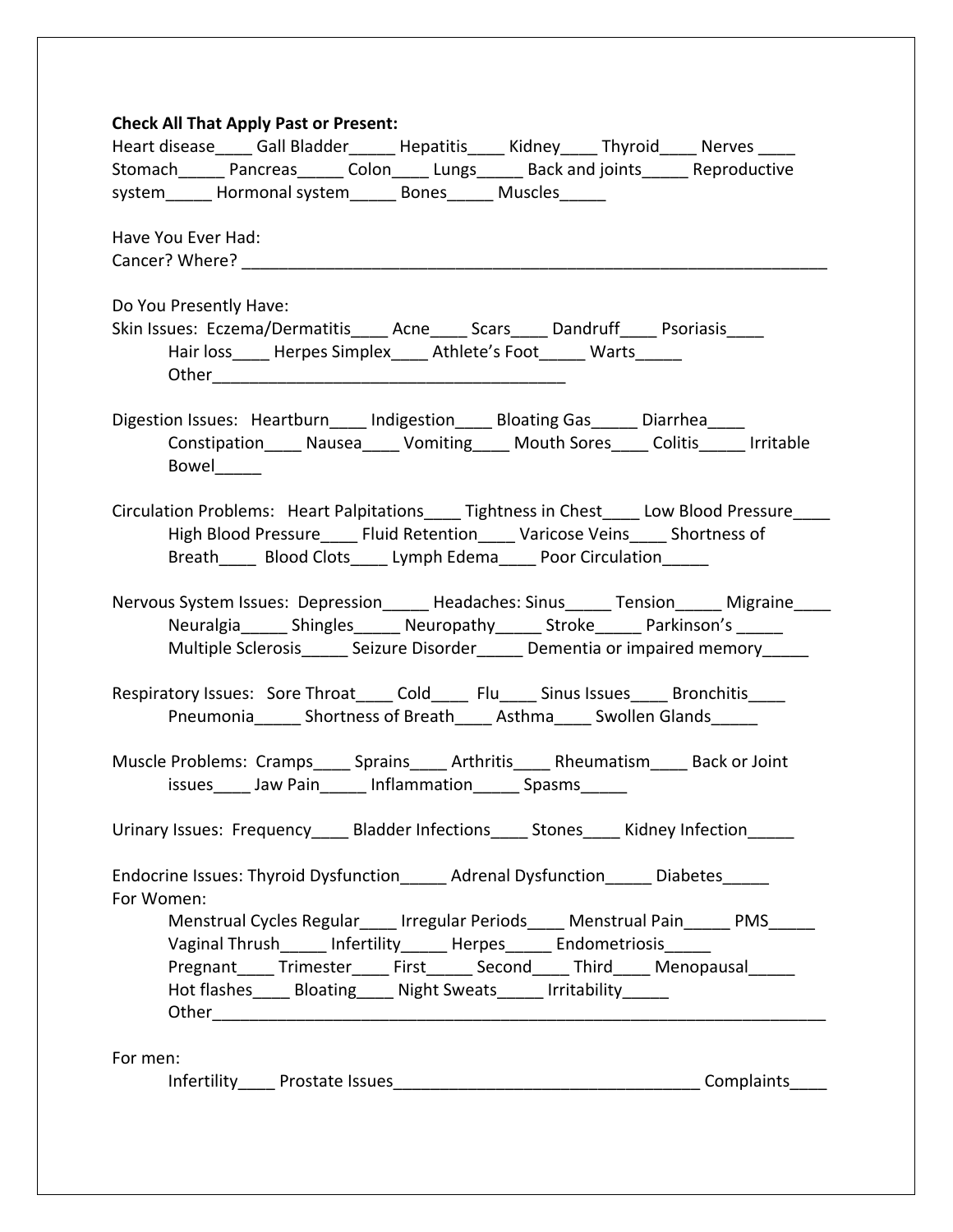| Pain scale [1-10 with 1 being none and 10 being worst): _____<br>Stiffness_____Inflammation______                                                                                                                                                                                                                                                                                                                                                                                                                                                                                                                                                                                               |
|-------------------------------------------------------------------------------------------------------------------------------------------------------------------------------------------------------------------------------------------------------------------------------------------------------------------------------------------------------------------------------------------------------------------------------------------------------------------------------------------------------------------------------------------------------------------------------------------------------------------------------------------------------------------------------------------------|
| Have You Been Diagnosed With:<br>Bacterial Infection ______ Viral Infection _______ Fungal Infection _____                                                                                                                                                                                                                                                                                                                                                                                                                                                                                                                                                                                      |
|                                                                                                                                                                                                                                                                                                                                                                                                                                                                                                                                                                                                                                                                                                 |
| <b>Emotional Issues:</b><br>Anxiety_____ Depression_____ Worry_____ Fear_____ Anger_____ Apathy_____ Empty____<br>Grieving a Loss_____ Who?________________________ Despair______ Disappointment______<br>Sorrow Anger Frustration Impatience Apprehension<br>Powerlessness_____ Terror______ Panic Attacks______ Resentment______ Remorse_____<br>Regret______Lethargy______Listlessness_______Boredom______Moodiness _____Mood<br>Swings______ Inadequacy______ Unworthiness_____ Lacking Confidence______<br>Suicidal Do You Have a Plan?<br>2008.   2009   2009   2010   2021   2021   2021   2022   2022   2022   2022   2022   2022   2022   2022   2022<br>Mental Fatigue ____ Irritable |
| Mental Issues:<br>Difficulty in Concentrating ______ Constant Irritability ______ Lack of Interest in Life ______<br>Feeling Unable to Cope Dreading the Future Fear of Being Alone                                                                                                                                                                                                                                                                                                                                                                                                                                                                                                             |
| Stress:<br>How Would You Rate Your Stress Level? $\Box$ Low $\Box$ Medium $\Box$ High<br>Lack of Appetite Unnatural Craving Constant Tiredness Frequent Crying or<br>Wish to Cry _____ Nail Biting _____ Nervous Twitches _____ Inability to Sit Still _____                                                                                                                                                                                                                                                                                                                                                                                                                                    |
|                                                                                                                                                                                                                                                                                                                                                                                                                                                                                                                                                                                                                                                                                                 |
|                                                                                                                                                                                                                                                                                                                                                                                                                                                                                                                                                                                                                                                                                                 |
| <b>Self Care Activities:</b>                                                                                                                                                                                                                                                                                                                                                                                                                                                                                                                                                                                                                                                                    |
|                                                                                                                                                                                                                                                                                                                                                                                                                                                                                                                                                                                                                                                                                                 |
| Date ______________                                                                                                                                                                                                                                                                                                                                                                                                                                                                                                                                                                                                                                                                             |
|                                                                                                                                                                                                                                                                                                                                                                                                                                                                                                                                                                                                                                                                                                 |
| Long Term Goals: <u>Andrea Communications of the Contractor Contractor Contractor Contractor Contractor Contractor</u>                                                                                                                                                                                                                                                                                                                                                                                                                                                                                                                                                                          |
|                                                                                                                                                                                                                                                                                                                                                                                                                                                                                                                                                                                                                                                                                                 |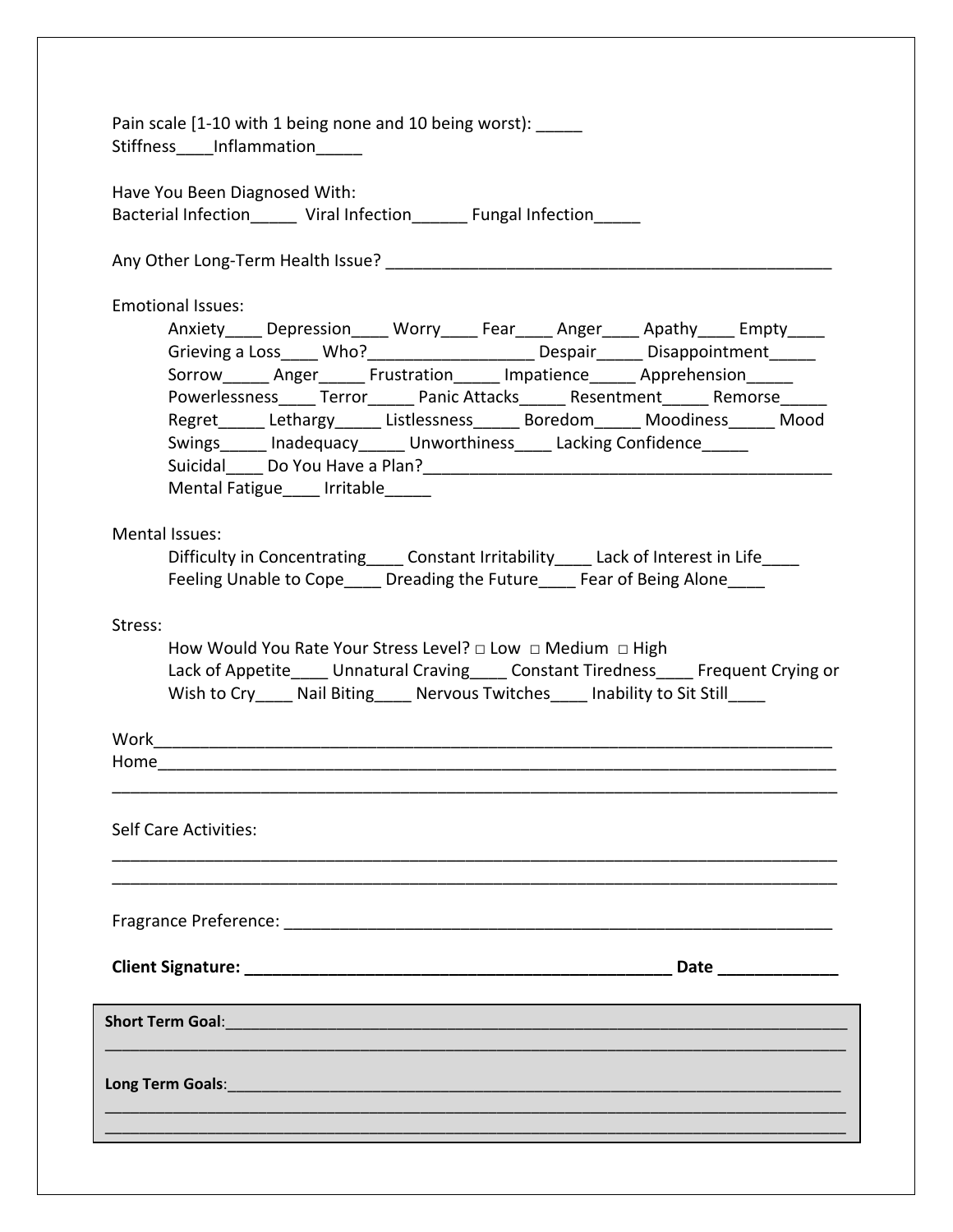